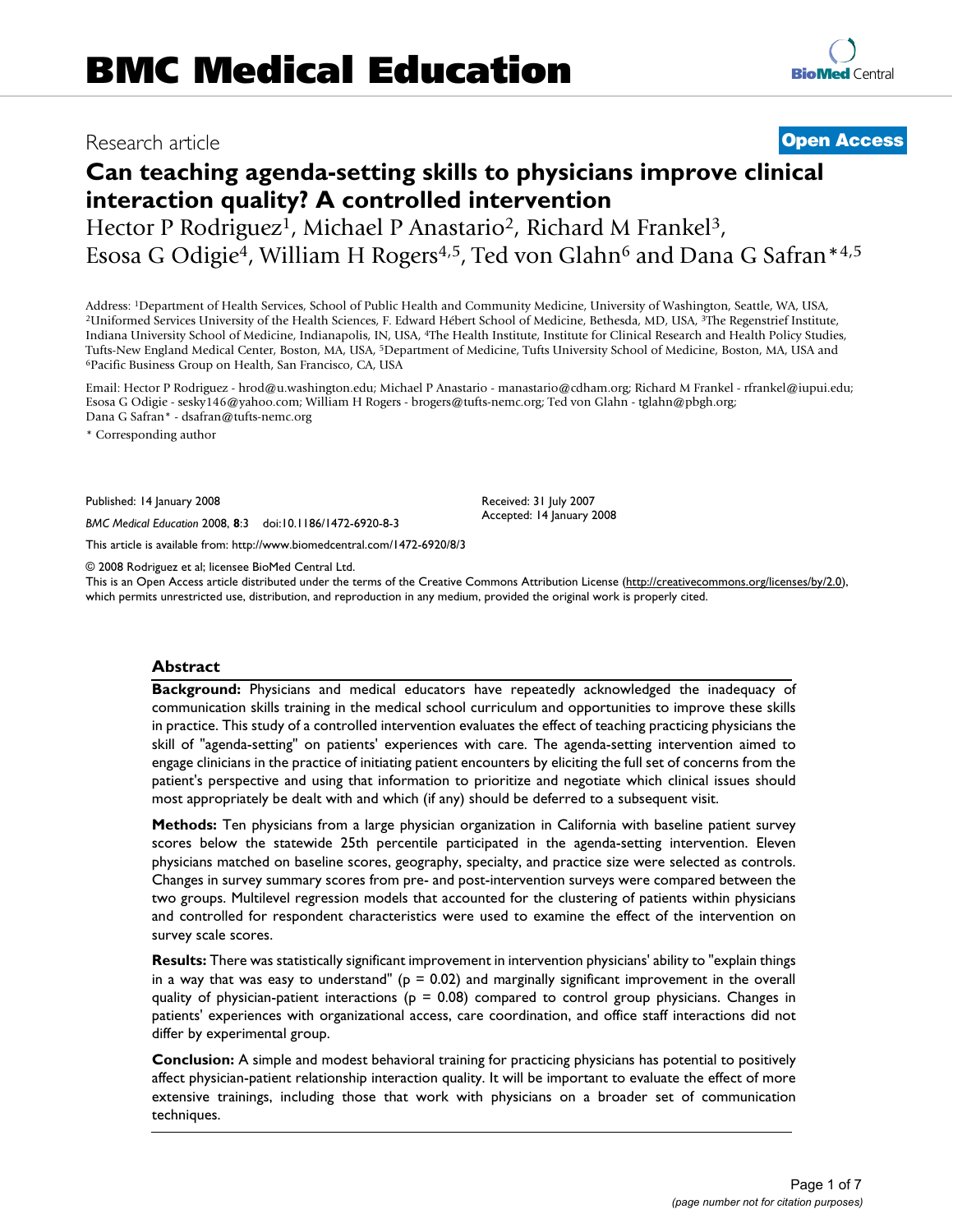## **Background**

Physicians and medical educators have repeatedly acknowledged the inadequacy of communication skills training in the medical school curriculum and opportunities to improve these skills in practice [1-6]. Patient-centered communication, however, is no longer a boutique concept and is increasingly seen as critical for care outcomes that rely on patient engagement. For example, evidence suggests that effective physician communication can improve patients' adherence to treatment recommendations [7,8] and is strongly associated with patient loyalty to physicians [9-11]. Moreover, reports reveal that the quality of physician-patient relationships has been declining in recent years [12,13], highlighting the need for improvement.

Several studies have demonstrated the feasibility of bringing vital skills for effective communication to large numbers of practicing clinicians [14,15], but there continues to be a dearth of evidence that communication interventions significantly improve physician communication or the quality of the physician-patient relationships. Previous studies are limited in many ways. First, studies have failed to use control groups [16-19], pre-intervention [20- 23] or follow-up patient assessments [15,16,20] thereby significantly limiting causal inference. Second, studies generally have not evaluated a random cross-section of active patients in physician practices and those that have, use generalized measures limited to a single aspect of physician-patient relationships [24]. Third, some studies have relied on training programs with extensive time-commitments that may be impractical for physicians in busy practices [20]. This study evaluates the effects of a short faceto-face communication training program followed by two group teleconferences on the quality of physician-patient relationships using a random cross-section of patients in the participating physicians' practices.

Our study contributes to the literature in important ways. First, the intervention includes physicians in the same group practice who were exposed to the intervention collectively. Other communication interventions have involved physicians who ultimately return to their practices with other physicians who did not receive similar training. Changing the context and conversation at the practice has the potential to be a powerful training reinforcement. Second, this study uses a well-validated, widely used survey that assesses multiple dimensions of patients' experiences with care, including assessments of interaction quality, care coordination, and willingness to recommend the physician. Assessing multiple dimensions of physician-patient relationships can help clarify which aspects are most strongly affected by physician agenda-setting training. Third, we adapted a skill from the Four Habits Model of Clinician Patient Communication ("Four Habits Model"), a validated education and research framework that has been used successfully in large and small group practices [14,25]. Finally, our sample includes physicians exposed to pay-for-performance incentives targeted at improving the quality of physicianpatient relationships. As a result, physicians in both the intervention and control groups have considerable motivation to improve. Thus, we are able to evaluate the extent to which the communication intervention contributes to improvement beyond what is achieved by physicians who have motivation (pay for performance incentives) and performance information (reports), but who do not receive training or assistance with improvement.

## **Methods**

## *Physician sampling*

Study participants were physicians from a large multispecialty physician organization in California, United States. Using baseline patient survey results, the medical group identified a set of lower performing medical practices, including several solo specialist practices. Target practices were comprised of physicians at or below the statewide 25th percentile of performance. Most physicians were invited through a discussion with the medical group administrator and the physician practice site leader. Of four primary care practice sites that were invited to participate in the intervention, two sites agreed to participate and two declined. Of four specialty care practices (solo and shared) invited to participate, three practices agreed to participate and one declined. The most common reason for declining participation was concern about work burden due to staffing changes and appointment supply constraints. Ten physicians from three practice sites ultimately participated in the intervention. Of the 10 intervention group physicians, 7 were adult Primary Care Physicians from a single practice, 2 were Orthopedic surgeons in a shared practice, and one was an Ophthalmologist in solo practice. Eleven physicians from three different practice sites with patient survey scale scores below the 25th percentile were selected as matched controls based on survey scores, geography, specialty, and practice size. Prior to the intervention, all physicians (intervention and controls) received feedback about their patient survey results in one-on-one sessions with their physician site leader. Performance feedback reports highlighted the physician's performance relative to the medical group's physicians in the same specialty and to the statewide 90th percentile of performance.

## *The Intervention*

The communications training intervention consisted of a 3-hour evening workshop (19 October 2005) and two 45 minute teleconference calls conducted 3 and 7 weeks after the workshop. The evening program provided "agendasetting" skills as a means of initiating and conducting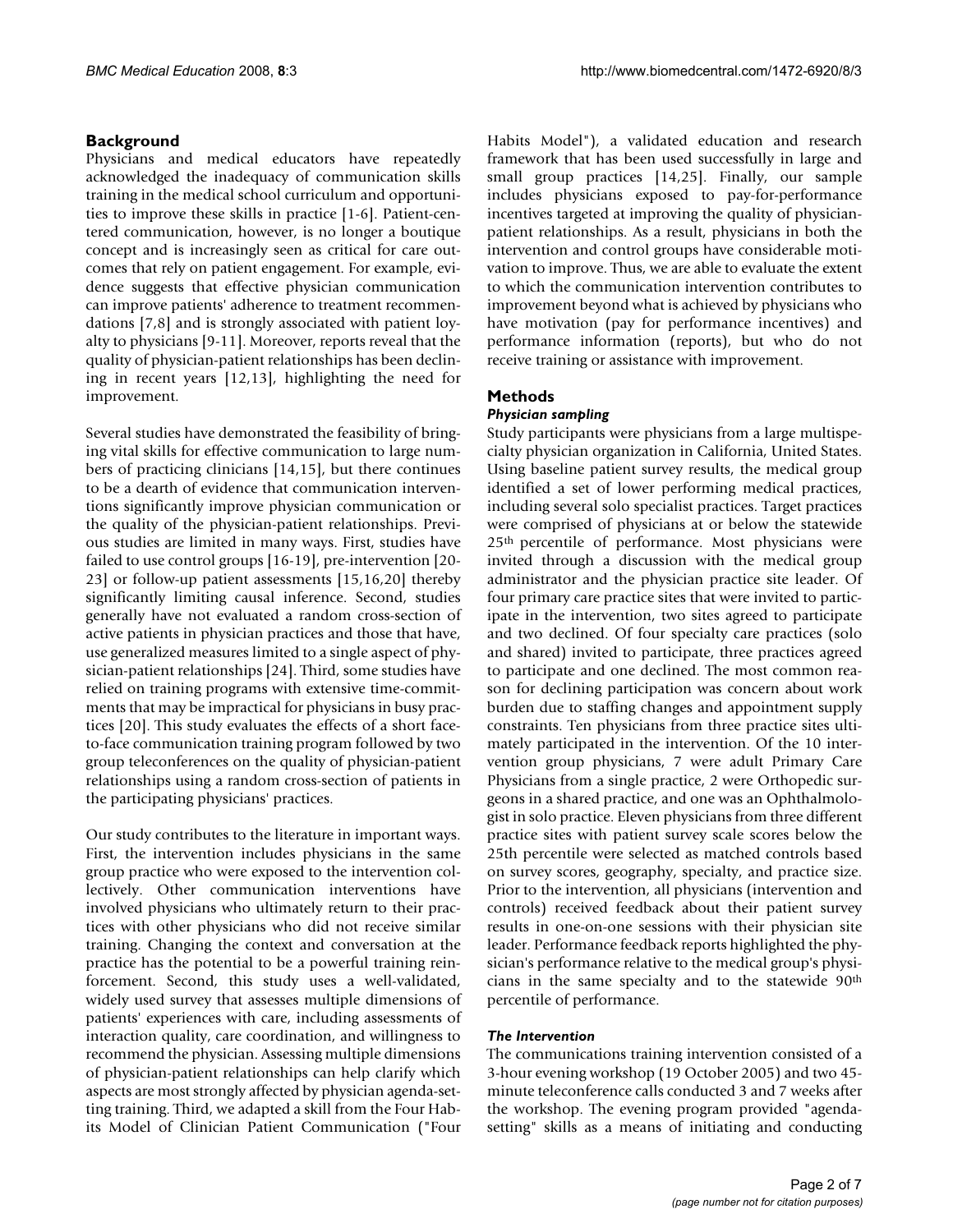patient office visits. The 3-hour program consisted of three segments: 1) didactic presentation, 2) video-clips of clinical encounters followed by full-group discussion, and 3) small group exercises, including role-plays of scripted clinical cases with feedback to the clinician "actor" (the intervention participant) and group discussion. The concept of "agenda-setting" that was the foundation for the workshop was adapted from "Habit-#1" in the Four Habits Model. The "agenda-setting" workshop aimed to engage clinicians in the practice of initiating patient encounters by eliciting the full set of concerns from the patient's perspective and using that information to prioritize and negotiate which clinical issues should most appropriately be dealt with and which (if any) should be deferred to a subsequent visit. This approach stands in sharp contrast to the more common practice of focusing on the first clinical issue named by the patient and asking, as the visit concludes, whether there is "anything else" that patient hoped to cover.

Three intended benefits of "front-loading" the process of eliciting the patients' list of concerns are (i) to afford the clinician more complete information with which to plan the encounter, (ii) to focus the encounter around the priorities the patient assigns to his or her concerns (i.e., being patient or relationship centered), and (iii) to identify important clinical concerns that may not have been part of the patient's stated reason for the visit. Communications researchers have repeatedly found that patients' first stated concern is not necessarily the chief concern from their perspective [26,27].

At 3 and 7 weeks post-intervention (November 10th and December 8<sup>th</sup>, 2005), participants were asked to participate in a 45-minute group teleconference to discuss their experiences of employing the focal skills from the intervention in their practices. Participants were asked to prepare for the call by keeping notes about encounters where they noticed particular successes or challenges related to using the agenda-setting strategies with their patients. Calls were facilitated by the workshop instructors (RMF, DGS), who made an effort to ensure that each clinician participant reported on at least one experience during each call. Clinicians were also encouraged to coach one another and suggest strategies when colleagues reported about challenging aspects of an encounter.

## *Study questionnaire*

The study questionnaire was an abbreviated version of the Ambulatory Care Experiences Survey (ACES) [28], a validated survey that measures patients' experiences with a specific, named physician and that physician's practice. For this study, 4 summary measures of patients' experiences were assessed: quality of physician-patient interaction  $(k = 5)$ , organizational access  $(k = 3)$ , care coordination ( $k = 2$ ), and office staff interactions ( $k = 1$ ). The ACES questions and composite measures achieve physician-level reliability exceeding 0.70 with samples of 45 patients per physician [28,29]. As detailed elsewhere [28], Ambulatory Care Experiences Survey (ACES) summary scores range from 0 to 100 points, with higher scores indicating more favorable performance. Summary scores are computed for each respondent based on the unweighted average of responses to all items comprising the measure.

## *Patient sampling*

Baseline surveys were administered in April 2005 to a random sample of approximately 100 commercially-insured patients per physician who visited their physician between January-December 2004. A second survey was administered in March 2006 to a random sample of approximately 160 commercially-insured and Medicareinsured patients per physician who visited their physician between August-December 2005. Finally, a third survey was administered in March 2007 to a random sample of approximately 100 commercially-insured patients per physician who visited their physician from April-December 2006.

## *Analyses*

A total of 2,949 completed surveys were received for an overall response rate of 39.6%. The final analytic sample included 2,081 patients from 21 physicians (average patients per MD = 96.1). To address differences in the patient sampling criteria across baseline and follow-up survey administration efforts (e.g., commercially-insured only vs. commercially-insured plus Medicare-insured), the analytic sample excluded patients over 65 years of age (n = 640). Respondents who did not confirm the named physician as their physician and/or reported no visits with the physician during the previous 12 months  $(n = 228)$ were also excluded from the analytic sample.

The pre-intervention patient sample from the 2005 survey administration ("baseline 1") included 651 patients across the 21 physicians (intervention and controls). Administrative data including detailed visit information from August 2005-April 2006 was collected for all patients surveyed during the second survey administration effort. These data were used to establish the date of the patients' last physician visit before completing the survey. Patients whose last physician visit prior to completing the survey occurred before the intervention (August 1 – Oct 19, 2005) were considered part of the pre-intervention sample ("baseline  $2$ "; n = 327). As a result, the overall preintervention patient sample includes 978 unique patients. Patients whose last physician visit prior to the survey occurred after the intervention (Oct 19, 2005-April 30, 2006) were considered part of the post-intervention sam-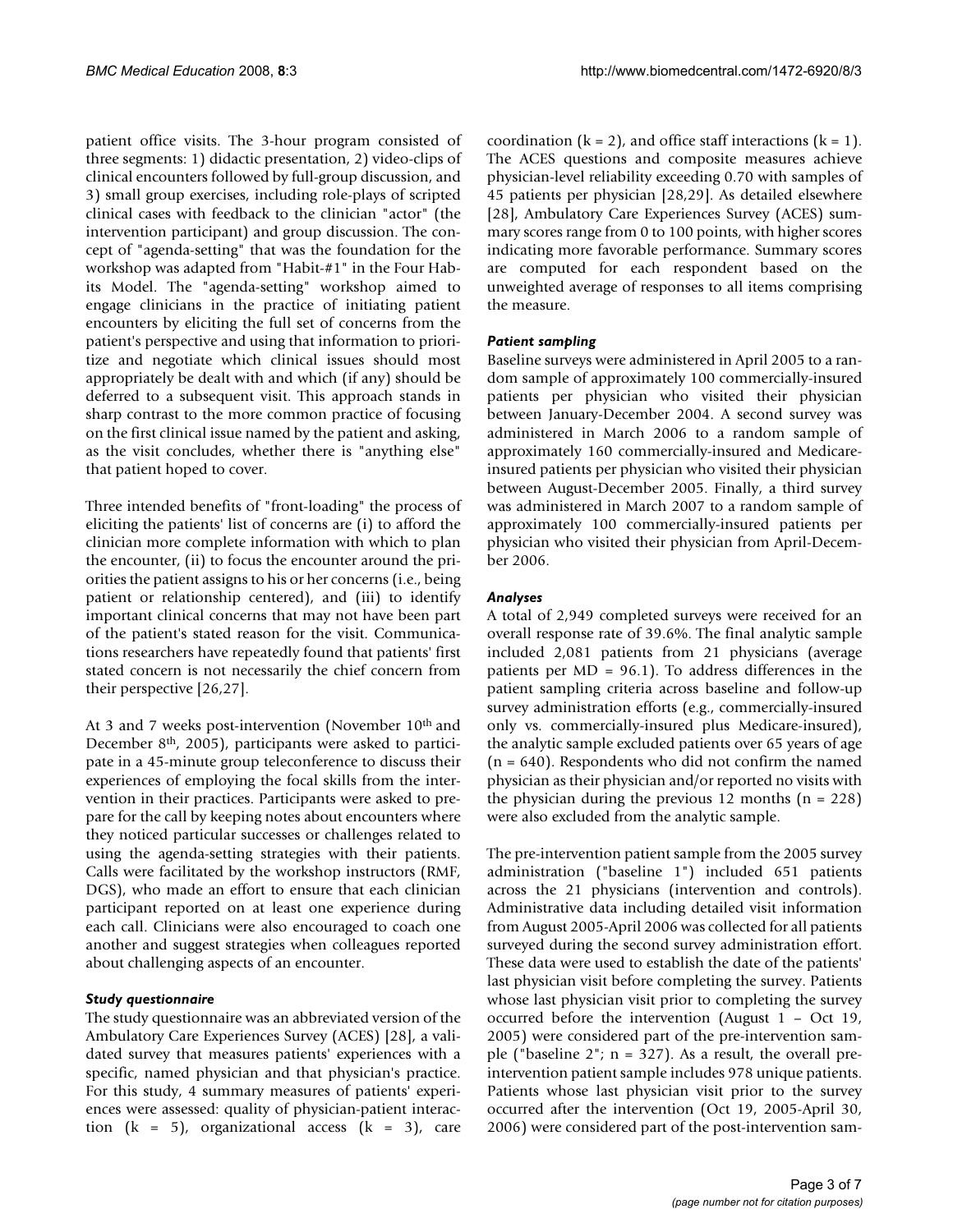ple ( $n = 515$ ). These responses were grouped with patients from the 2007 survey administration effort  $(n = 588)$ , yielding a total of 1,103 patients in the post-intervention group.

Socio-demographic characteristics were compared between the patients of control ( $n = 1,187$ ) and intervention (n = 894) physicians. For this descriptive analysis, ttests were used to compare continuous variables and  $\chi^2$ tests were used to compare dichotomous and categorical variables.

Multilevel regression models were used to examine the effect of the intervention on ACES summary scores. These analyses used the XTMIXED module in STATA 9.2 to take account for clustering of respondents within physicians using random effects. We included patient age, gender, education, race, self-rated physical health, sample derivation (to distinguish "baseline 1" from "baseline 2"), and physician-patient relationship duration as covariates in all regression models. In order to test whether the intervention had an effect on the ACES summary measures and items, two-way interactions between study group status (intervention group vs. control group) and the time of patients' most recent experiences with the physician relative to the intervention (pre-intervention vs. post-intervention) were tested.

Participation in the follow-up teleconferences was fairly high. Of the 10 physicians, 7 participated in both teleconferences, 1 participated in the first teleconference only, and 2 did not participate in either call. Physicians were asked to jot down notes about the benefits and challenges of incorporating the agenda-setting techniques into practice. During each of the follow-up teleconferences, physicians shared their experiences, discussed opportunities to improve the implementation of the newly-acquired skills, and provided one another with social support. Detailed notes were taken by one of the workshop instructors during each of the follow-up teleconferences. These notes were then transcribed and analyzed in order to identify recurring themes and perspectives.

## **Results**

## *Patient Survey*

Respondent characteristics differed between patients of physicians in the control and intervention groups (Table 1). Compared to patients of control group physicians, patients of intervention group physicians were more likely to have graduated college (50% vs.  $25%$ ,  $p < 0.001$ ), to be

| <b>Patient Characteristics</b>          | Control Physicians | Intervention Physicians |     |
|-----------------------------------------|--------------------|-------------------------|-----|
|                                         | $(n = 1, 187)$     | $(n = 894)$             |     |
| Average # patients/MD                   | 107.9(21.3)        | 89.4 (24.2)             |     |
| Age                                     | 48.5 (10.9)        | 49.8 (10.3)             | $*$ |
| Gender (% male)                         | 44%                | 39%                     | $*$ |
| Education                               |                    |                         | $*$ |
| Less than high school                   | 3.2%               | 6.1%                    |     |
| High school graduate                    | 73.4%              | 31.6%                   |     |
| College graduate & beyond               | 23.4%              | 67.8%                   |     |
| Race                                    |                    |                         |     |
| White                                   | 77%                | 61%                     | $*$ |
| <b>Black</b>                            | 2%                 | 11%                     | $*$ |
| Hispanic                                | 7%                 | 5%                      |     |
| Asian                                   | 4%                 | 17%                     | $*$ |
| Other                                   | 14%                | 9%                      | $*$ |
| Self Rated Physical Health              | 56.1 (25.2)        | 57.3 (27.4)             |     |
| Physician-Patient Relationship Duration |                    |                         | $*$ |
| $< 6$ months                            | 7%                 | 10%                     |     |
| 6 months $-1$ year                      | 9%                 | 14%                     |     |
| I-2 years                               | 17%                | 28%                     |     |
| 3-5 years                               | 17%                | 23%                     |     |
| > 5 years                               | 50%                | 25%                     |     |
| Number of Chronic Conditions            | 1.6(1.5)           | 1.5(1.4)                |     |

 $*_{p}$  < 0.05,  $*_{p}$  < 0.01,  $*_{p}$  < 0.001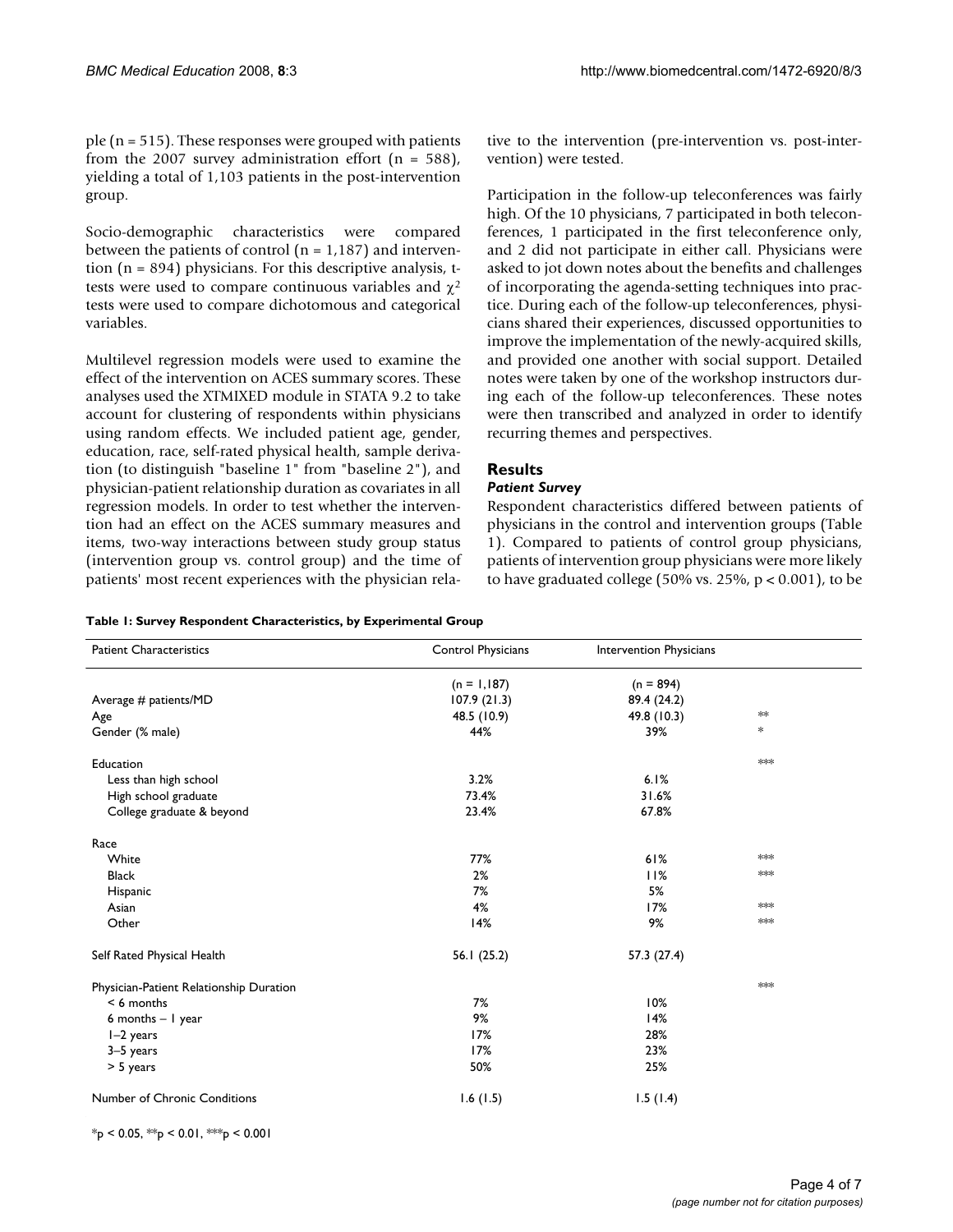non-white ( $p < 0.001$ ), and had shorter-term relationships with the named physician ( $p < 0.001$ ). Differences in respondent characteristics supported the inclusion of these covariates in multilevel regression models.

In adjusted analyses, the quality of physician-patient interaction scale scores of intervention physicians improved by 2.9 points after the intervention (from 85.8 to 88.7). This difference was marginally significant ( $p =$ 0.08) compared to changes observed among the control group physicians, which remained relatively stable over the study period (range: 85.6–85.9) (Table 2). There was statistically significant improvement in intervention physicians' ability to "explain things in a way that was easy to understand" compared to physicians in the control group  $(p = 0.02)$ . Similarly, there were marginally significant improvements in intervention physician patients' willingness to recommend them to family or friends ( $p = 0.07$ ) and highly rate the quality of care they received from them  $(p = 0.09)$ .

There was marginally significant differences in intervention and control physician performance on the organizational access summary measure ( $p = 0.09$ ), but this was driven by declines in the performance of control group physicians over time. Patients' assessments of the care coordination ( $p = 0.51$ ) and office staff interactions ( $p =$ 0.06) did not differ by experimental group.

## *Physicians' Perspectives*

During the follow-up group teleconferences, most physicians indicated that they were actively working to incorporate the communication and agenda-setting techniques in their practices. Experiences were diverse – some indicated that the techniques significantly enhanced their ability to conduct visits, while others believed that the techniques impeded their ability to complete visits in a timely manner.

Benefits attributed to the newly acquired agenda-setting skills were often as simple as *"being aware of verbal and nonverbal cues from the patient*", *"keeping quiet after asking a question"*, and *"trying to talk less at the beginning*". Contrary to some physicians' expectations that the introduction of new habits into the clinical encounter would involve disruptions or feelings of disorganization, some physicians reported actually "*feeling more in control*". One physician felt *"less stressed by simply knowing what was on the patient's mind"*, and was "*enjoying patient encounters more"*, suggesting that the benefits of the intervention are likely to enhance physician-patient relationship quality in the long run. Another physician reported *"feeling less rushed"* and *"feeling more in control by allowing the information [to] come"* to her. Using the facilitation techniques helped to *"bring out another aspect of the patient's problem that was very important to know, but only after the third 'uh-huh"'*.

In order to cope with obstacles such as running behind schedule as a result of trying to address all patient concerns, physicians used tools such as pre-visit questionnaires. These tools were generally quite helpful, but also had their own drawbacks. Some patients had symptom lists that were simply too long to address during a single visit. One physician remarked, *"When that pit of anxiety set in with the unraveling of the long list*, [she reminded herself] *to focus and prioritize"*, in order to ensure that the encoun-

|  |  |  | Table 2: Ambulatory Care Experience Survey (ACES) Score Changes, by Experimental Group |  |
|--|--|--|----------------------------------------------------------------------------------------|--|
|--|--|--|----------------------------------------------------------------------------------------|--|

|                                                  | <b>Control Physicians</b>       |                                  | Intervention Physicians |                                 |                                 |        |      |
|--------------------------------------------------|---------------------------------|----------------------------------|-------------------------|---------------------------------|---------------------------------|--------|------|
| <b>Survey Measure</b>                            | Pre-Intervention<br>$(n = 525)$ | Post-Intervention<br>$(n = 662)$ | Change                  | Pre-Intervention<br>$(n = 453)$ | Post-Intevention<br>$(n = 441)$ | Change |      |
| <b>Quality of Physician-Patient Interactions</b> | 85.6                            | 85.9                             | 0.3                     | 85.8                            | 88.7                            | 2.9    | 0.08 |
| Explains things                                  | 89.1                            | 88.1                             | $-0.9$                  | 88.2                            | 91.3                            | 3.1    | 0.02 |
| Clear instructions                               | 87.9                            | 88.0                             | 0.1                     | 87.1                            | 89.9                            | 2.8    | 0.11 |
| Listens carefully                                | 86.8                            | 87.1                             | 0.3                     | 86.8                            | 88.6                            | 1.9    | 0.18 |
| Spend enough time                                | 81.3                            | 81.8                             | 0.5                     | 83.4                            | 85.9                            | 2.5    | 0.32 |
| Knowledge of medical history                     | 83.7                            | 84.2                             | 0.5                     | 83.4                            | 85.9                            | 2.5    | 0.23 |
| <b>Overall Rating of Physician</b>               | 84.6                            | 84.8                             | 0.2                     | 84.0                            | 86.2                            | 2.2    | 0.09 |
| <b>Willingness to Recommend Physician</b>        | 84.3                            | 84.8                             | 0.5                     | 84.1                            | 87.6                            | 3.5    | 0.07 |
| <b>Care Coordination</b>                         | 72.3                            | 71.9                             | $-0.4$                  | 79.2                            | 81.1                            | 1.9    | 0.51 |
| Follow-up on test results                        | 68.8                            | 67.8                             | $-0.9$                  | 81.7                            | 83.1                            | 1.3    | 0.69 |
| Informed about care                              | 77.5                            | 78.0                             | 0.5                     | 78.2                            | 78.2                            | 0.1    | 0.90 |
| <b>Organizational Access</b>                     | 80.5                            | 77.8                             | $-2.7$                  | 81.3                            | 81.9                            | 0.6    | 0.09 |
| Timely sick care                                 | 84.8                            | 81.5                             | $-3.2$                  | 86.6                            | 86.2                            | $-0.4$ | 0.04 |
| Timely call back                                 | 79.2                            | 75.0                             | $-4.1$                  | 78.9                            | 77.5                            | $-1.4$ | 0.21 |
| After hours advice                               | 68.2                            | 72.3                             | 4.1                     | 74.5                            | 74.7                            | 0.2    | 0.71 |
| <b>Office Staff Interactions</b>                 | 83.0                            | 82.2                             | $-0.8$                  | 79.0                            | 81.1                            | 2.1    | 0.06 |

Note: Survey scores are adjusted for patient age, gender, education, race, self-rated physical health, sample derivation differences, and physicianpatient relationship duration. Multilevel regression models that used random effects to account for the clustering of respondents within physicians were used to predict mean scores.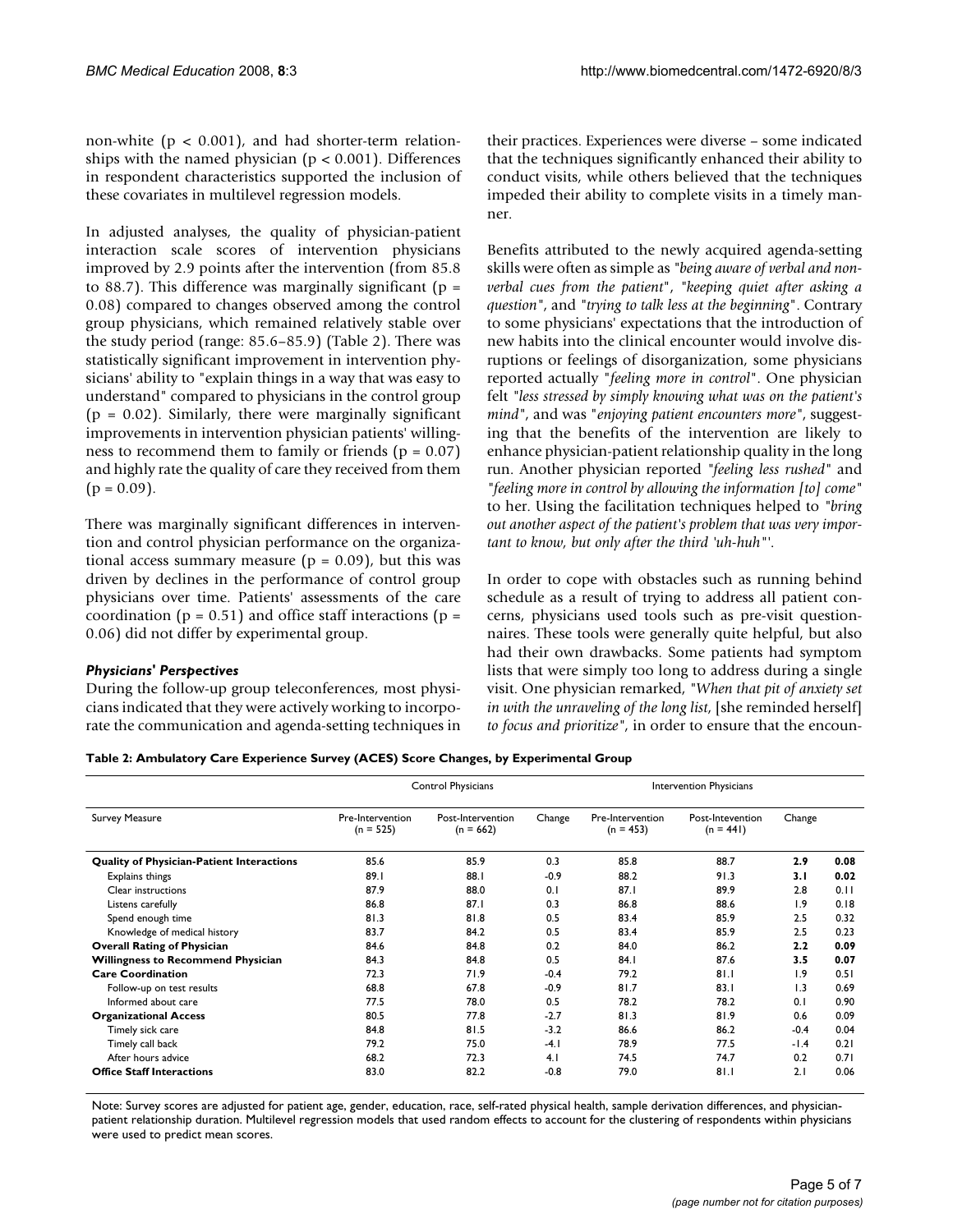ter was mutually beneficial. Some long-term users of the pre-visit questionnaire revealed that the "long symptom list" problem would resolve with time as patients became more familiar with the process.

Extra time spent during the clinical encounter was a common concern, and there were mixed reactions regarding the impact of integrating the agenda-setting skills into practice. Physicians expressed concerns with *"running late more often"* and that the intervention did "*not have any impact on timing in the case of young and healthy patients*". However, according to one physician, using the communication techniques during the clinical encounter *"takes more time now, but saves time later"*.

## **Discussion**

The findings from this agenda-setting intervention aimed at improving the quality of physician-patient relationships suggest that a simple and modest intervention (an evening workshop and two voluntary follow-up teleconferences with study participants) can have a positive impact on the quality of physician-patient interactions. In particular, intervention physicians improved their ability to explain things in a way that is easy for patients to understand. These results are encouraging about the potential for trainings of this sort to favorably influence the interaction skills of physicians in practice. Despite the modest magnitude of most changes, it is worth noting that a 3-point gain in scores has considerable practical significant for practices in the context of public reporting and pay-for-performance. In California and Massachusetts, for example, where statewide data on patient experiences with ambulatory practices have been publicly reported, a change of this magnitude would raise an organization's standings by about 40-points in percentile rank [28], e.g., from the 40th to 80th percentile or 50th to 90th percentile. Moreover, our content analysis of the teleconferences suggests that the intervention resulted in significant changes in communication behavior. Time constraints associated with integrating the agenda-setting techniques into practice appeared to be a concern among some physicians. However, most physicians believed that striving for patient-centered communication and utilizing the agenda-setting skills would likely benefit their practice in the long run.

This study has some limitations. First, although intervention and control group physicians were matched using baseline survey scores, patient panel characteristics differed between the groups. However, we adjusted for a wide range of respondent characteristics to account for these differences. Second, due to differences in baseline and post-intervention sampling procedures, patients 65 years or older were excluded from the analysis. Our results might not generalize to older patients. Finally, the physicians were drawn from the lowest performing quartile among California physicians on the patient-reported experience quality indicators. As such, our results could only apply to poorer performing physicians. However, the finding that poorly performing physicians can improve their patient experience scores is significant and suggests the value of investing in skills training for this group.

## **Conclusion**

Our results suggest that a brief communication training intervention for practicing physicians with low patient survey scores has the potential to improve the quality of physician-patient interactions, as experienced and reported by patients. The relative success observed here may be due, in part, to a combination of the external pressures for high performance on these measures (e.g., payfor-performance, public reporting) and the effect of providing the training to a group of physicians in practice together. Previous evidence has suggested that achieving improved communication requires considerably longer and more intensive training [24,30]. It will be important to evaluate the effect of more extensive trainings, including those that work with physicians on a broader set of communication techniques.

## **Competing interests**

The author(s) declare that they have no competing interests.

## **Authors' contributions**

Concept and design (DGS, RMF, WHR, TVG); collection of data (DGS); analysis and interpretation of data (HPR, MPA, EGO, WHR, DGS); drafting of the manuscript (HPR, EGO, DGS); critical revision of the manuscript for important intellectual content (HPR, MPA, RMF, TVG, WHR, DGS); statistical analysis (HPR, MPA); provision of study materials or patients (TVG); obtaining funding (DGS, TVG); supervision (HPR, DGS). All authors have read and approved the final manuscript.

## **Acknowledgements**

This project was supported by a research grant from the Robert Wood Johnson Foundation's Changes in Health Care Financing and Organization initiative (#52352).

#### **References**

- 1. Finocchio LJ, Bailiff PJ, Grant RW, O'Neil EH: **[Professional compe](http://www.ncbi.nlm.nih.gov/entrez/query.fcgi?cmd=Retrieve&db=PubMed&dopt=Abstract&list_uids=7575930)tencies in the changing health care system: physicians' views [on the importance and adequacy of formal training in medi](http://www.ncbi.nlm.nih.gov/entrez/query.fcgi?cmd=Retrieve&db=PubMed&dopt=Abstract&list_uids=7575930)[cal school.](http://www.ncbi.nlm.nih.gov/entrez/query.fcgi?cmd=Retrieve&db=PubMed&dopt=Abstract&list_uids=7575930)** *Acad Med* 1995, **70(11):**1023-1028.
- 2. Girgis A, Sanson-Fisher RW, McCarthy WH: **[Communicating with](http://www.ncbi.nlm.nih.gov/entrez/query.fcgi?cmd=Retrieve&db=PubMed&dopt=Abstract&list_uids=9396993) [patients: surgeons' perceptions of their skills and need for](http://www.ncbi.nlm.nih.gov/entrez/query.fcgi?cmd=Retrieve&db=PubMed&dopt=Abstract&list_uids=9396993) [training.](http://www.ncbi.nlm.nih.gov/entrez/query.fcgi?cmd=Retrieve&db=PubMed&dopt=Abstract&list_uids=9396993)** *Aust N Z J Surg* 1997, **67(11):**775-780.
- 3. Girgis A, Sanson-Fisher RW, Walsh RA: **[Preventive and other](http://www.ncbi.nlm.nih.gov/entrez/query.fcgi?cmd=Retrieve&db=PubMed&dopt=Abstract&list_uids=11162329) interactional skills of general practitioners, surgeons, and [physicians: perceived competence and endorsement of post](http://www.ncbi.nlm.nih.gov/entrez/query.fcgi?cmd=Retrieve&db=PubMed&dopt=Abstract&list_uids=11162329)[graduate training.](http://www.ncbi.nlm.nih.gov/entrez/query.fcgi?cmd=Retrieve&db=PubMed&dopt=Abstract&list_uids=11162329)** *Prev Med* 2001, **32(1):**73-81.
- 4. Langille DB, Kaufman DM, Laidlaw TA, Sargeant J, MacLeod H: **[Fac](http://www.ncbi.nlm.nih.gov/entrez/query.fcgi?cmd=Retrieve&db=PubMed&dopt=Abstract&list_uids=11380857)[ulty attitudes towards medical communication and their](http://www.ncbi.nlm.nih.gov/entrez/query.fcgi?cmd=Retrieve&db=PubMed&dopt=Abstract&list_uids=11380857)**